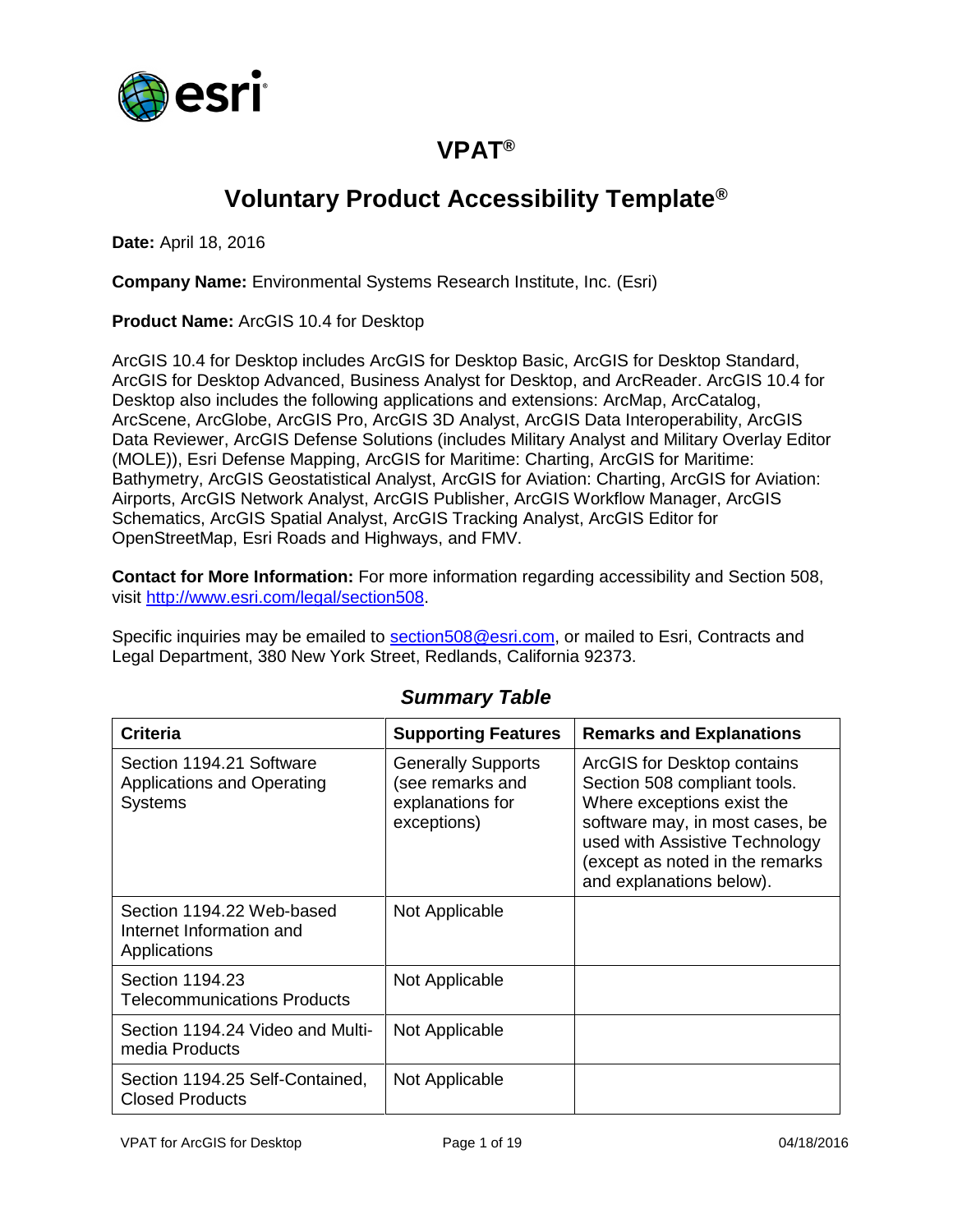| Section 1194.26 Desktop and<br><b>Portable Computers</b>  | Not Applicable                                                                   |                                            |
|-----------------------------------------------------------|----------------------------------------------------------------------------------|--------------------------------------------|
| Section 1194.31 Functional<br>Performance Criteria        | <b>Generally Supports</b><br>(see remarks and<br>explanations for<br>exceptions) | See the remarks and<br>explanations below. |
| Section 1194.41 Information,<br>Documentation and Support | <b>Supports</b>                                                                  | See the remarks and<br>explanations below. |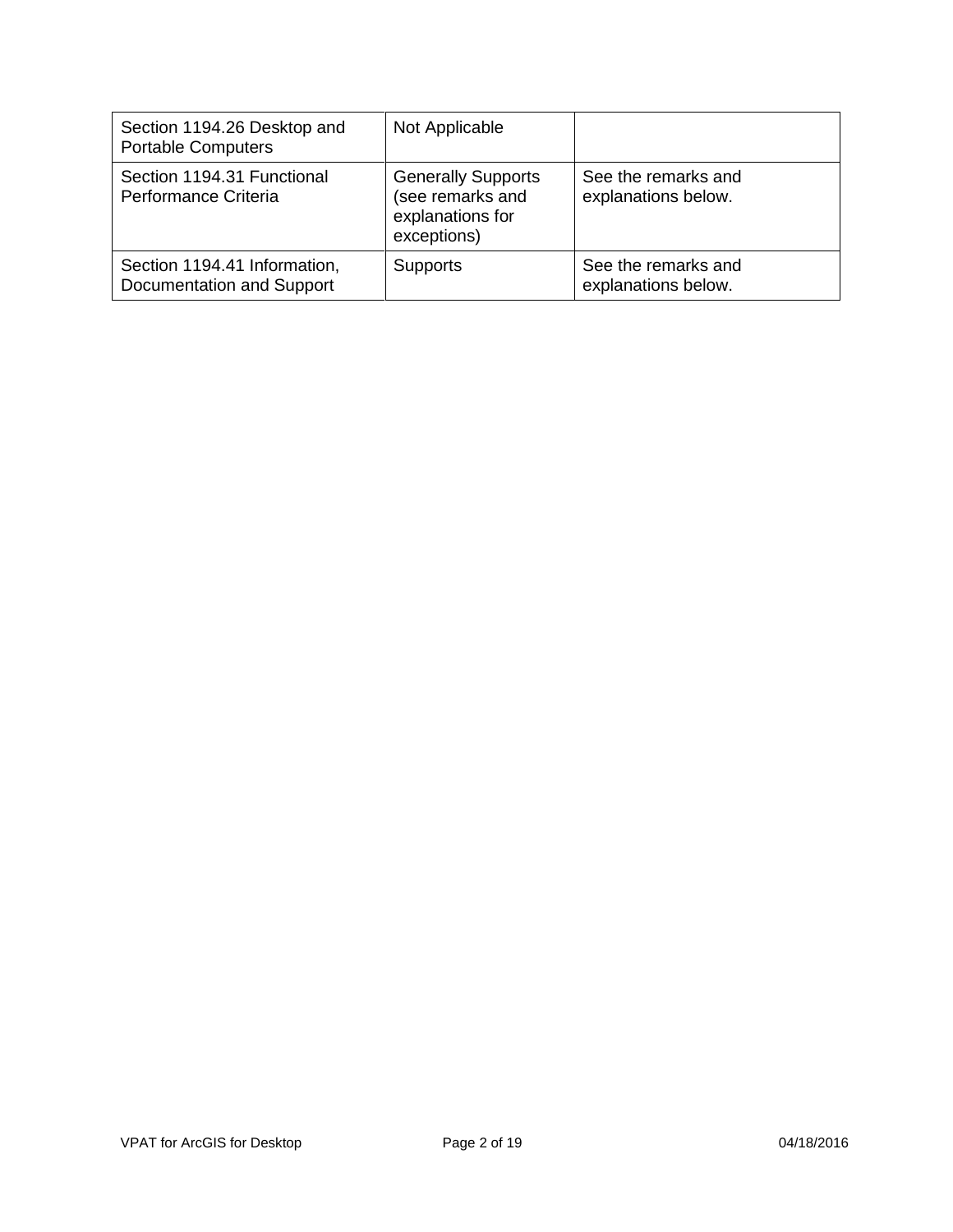| <b>Criteria</b>                                                                                                                                                                                                                                                                                                                                                                                                                                                                                                                                                                                         | <b>Supporting Features</b>                                           | <b>Remarks and Explanations</b>                                                                                                                                                                                                                                                                                                                                                                                                                      |
|---------------------------------------------------------------------------------------------------------------------------------------------------------------------------------------------------------------------------------------------------------------------------------------------------------------------------------------------------------------------------------------------------------------------------------------------------------------------------------------------------------------------------------------------------------------------------------------------------------|----------------------------------------------------------------------|------------------------------------------------------------------------------------------------------------------------------------------------------------------------------------------------------------------------------------------------------------------------------------------------------------------------------------------------------------------------------------------------------------------------------------------------------|
| (a) When software is designed to<br>run on a system that has a<br>keyboard, product functions shall<br>be executable from a keyboard<br>where the function itself or the<br>result of performing a function<br>can be discerned textually.                                                                                                                                                                                                                                                                                                                                                              | Supports with<br>Exceptions                                          | Not all dialogs provide access<br>through keyboard equivalent.<br>Some geoprocessing dialogs do<br>not let the user "tab" through the<br>options on the dialogs from the<br>keyboard. The mouse must be<br>used.<br>Note: Keyboard alternatives are                                                                                                                                                                                                  |
|                                                                                                                                                                                                                                                                                                                                                                                                                                                                                                                                                                                                         |                                                                      | required only when the function<br>or the result of performing a<br>function can be represented with<br>words. ArcGIS for Desktop<br>contains geographic information<br>system (GIS) technology that<br>captures, manages, and<br>analyzes data through digital<br>maps. Many GIS functions (such<br>as drawing lines on the screen)<br>cannot be represented with<br>words and, therefore, no<br>keyboard equivalent exists for<br>these functions. |
| (b) Applications shall not disrupt<br>or disable activated features of<br>other products that are identified<br>as accessibility features, where<br>those features are developed and<br>documented according to<br>industry standards. Applications<br>also shall not disrupt or disable<br>activated features of any<br>operating system that are<br>identified as accessibility features<br>where the application<br>programming interface for those<br>accessibility features has been<br>documented by the manufacturer<br>of the operating system and is<br>available to the product<br>developer. | <b>Supports</b>                                                      |                                                                                                                                                                                                                                                                                                                                                                                                                                                      |
| (c) A well-defined on-screen<br>indication of the current focus<br>shall be provided that moves<br>among interactive interface<br>elements as the input focus                                                                                                                                                                                                                                                                                                                                                                                                                                           | Supports when<br>combined with<br>compatible Assistive<br>Technology |                                                                                                                                                                                                                                                                                                                                                                                                                                                      |

*Section 1194.21 Software Applications and Operating Systems – Detail*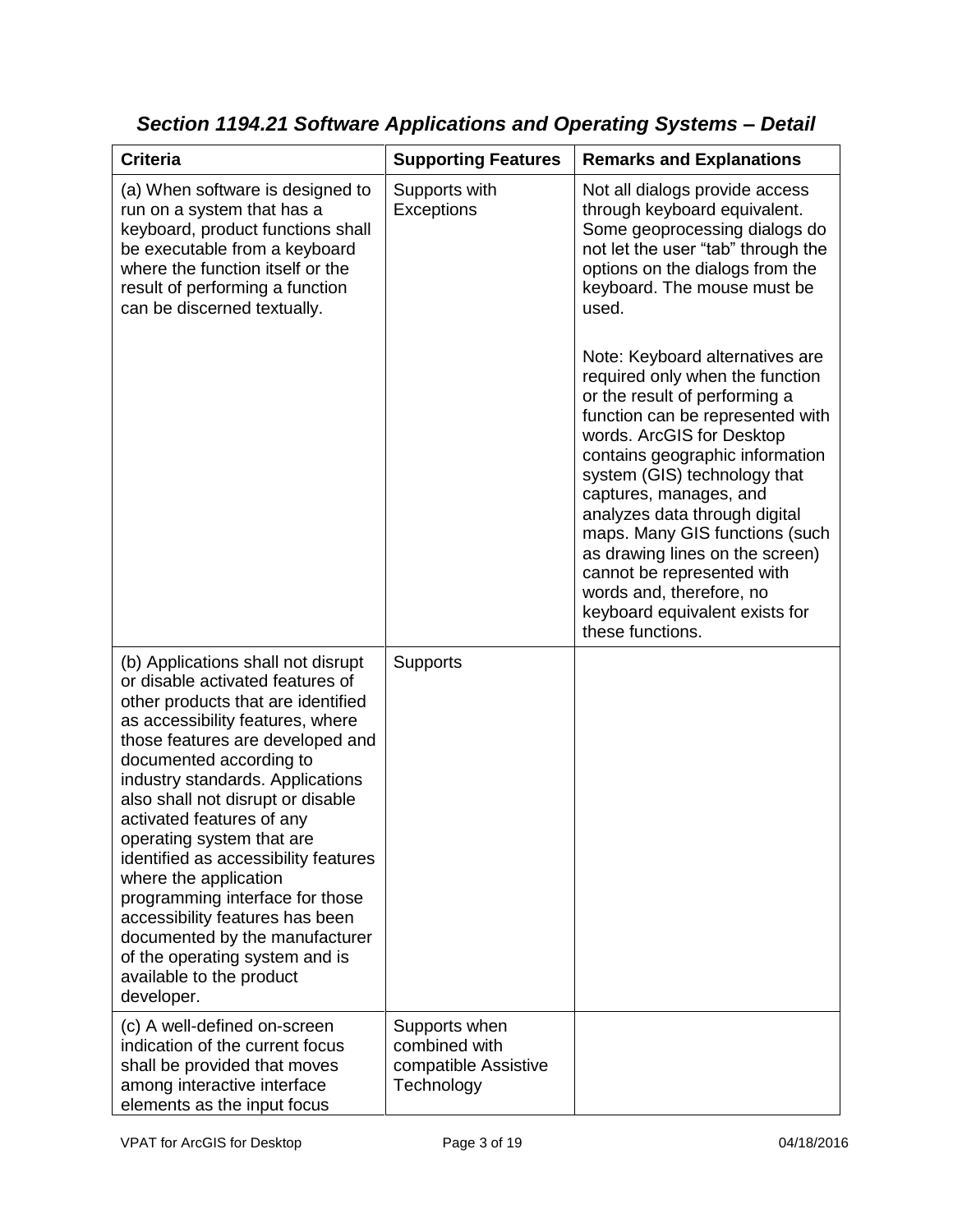| changes. The focus shall be<br>programmatically exposed so<br>that Assistive Technology can<br>track focus and focus changes.                                                                                                                                                                              |                                    |                                                                                                                                                                                                                                                                                                                                                                                        |
|------------------------------------------------------------------------------------------------------------------------------------------------------------------------------------------------------------------------------------------------------------------------------------------------------------|------------------------------------|----------------------------------------------------------------------------------------------------------------------------------------------------------------------------------------------------------------------------------------------------------------------------------------------------------------------------------------------------------------------------------------|
| (d) Sufficient information about a<br>user interface element including<br>the identity, operation and state<br>of the element shall be available<br>to Assistive Technology. When<br>an image represents a program<br>element, the information<br>conveyed by the image must also<br>be available in text. | Supports with<br>Exceptions        | Because of the dynamic and<br>customizable nature of the items<br>in the ArcGIS for Desktop,<br>applications do not provide<br>sufficient information about the<br>user interface elements to be<br>reliably used with some<br>Assistive Technology (e.g.,<br>narrator).                                                                                                               |
| (e) When bitmap images are<br>used to identify controls, status<br>indicators, or other programmatic<br>elements, the meaning assigned<br>to those images shall be<br>consistent throughout an<br>application's performance.                                                                               | <b>Supports</b>                    |                                                                                                                                                                                                                                                                                                                                                                                        |
| (f) Textual information shall be<br>provided through operating<br>system functions for displaying<br>text. The minimum information<br>that shall be made available is<br>text content, text input caret<br>location, and text attributes.                                                                  | <b>Supports</b>                    |                                                                                                                                                                                                                                                                                                                                                                                        |
| (g) Applications shall not override<br>user selected contrast and color<br>selections and other individual<br>display attributes.                                                                                                                                                                          | Supports with<br><b>Exceptions</b> | The Tables environment of the<br><b>ArcGIS for Desktop Applications</b><br>does not use the system<br>settings for font properties.<br>However, the font used in the<br>Tables environment can be<br>reset from within the application<br><i>itself.</i><br>The color of Map Tips text<br>cannot be changed via global<br>setting or through application<br>setting and remains black. |
| (h) When animation is displayed,<br>the information shall be<br>displayable in at least one non-<br>animated presentation mode at<br>the option of the user.                                                                                                                                               | <b>Supports</b>                    |                                                                                                                                                                                                                                                                                                                                                                                        |
| (i) Color coding shall not be used<br>as the only means of conveying                                                                                                                                                                                                                                       | <b>Supports</b>                    |                                                                                                                                                                                                                                                                                                                                                                                        |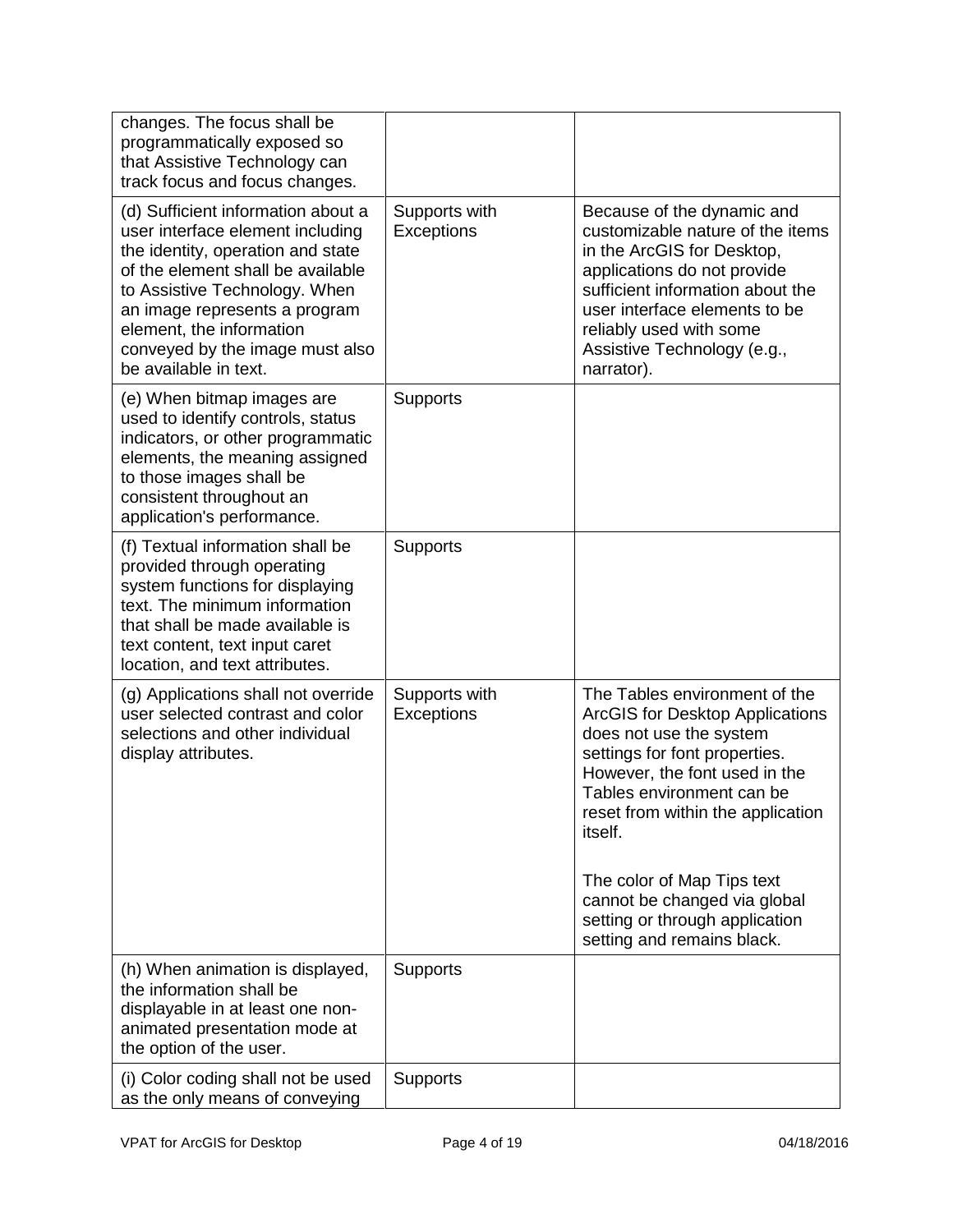| information, indicating an action,<br>prompting a response, or<br>distinguishing a visual element.                                                                                                                                                                  |                 |  |
|---------------------------------------------------------------------------------------------------------------------------------------------------------------------------------------------------------------------------------------------------------------------|-----------------|--|
| (j) When a product permits a user<br>to adjust color and contrast<br>settings, a variety of color<br>selections capable of producing a<br>range of contrast levels shall be<br>provided.                                                                            | <b>Supports</b> |  |
| (k) Software shall not use<br>flashing or blinking text, objects,<br>or other elements having a flash<br>or blink frequency greater than 2<br>Hz and lower than 55 Hz.                                                                                              | Supports        |  |
| (I) When electronic forms are<br>used, the form shall allow people<br>using Assistive Technology to<br>access the information, field<br>elements, and functionality<br>required for completion and<br>submission of the form, including<br>all directions and cues. | <b>Supports</b> |  |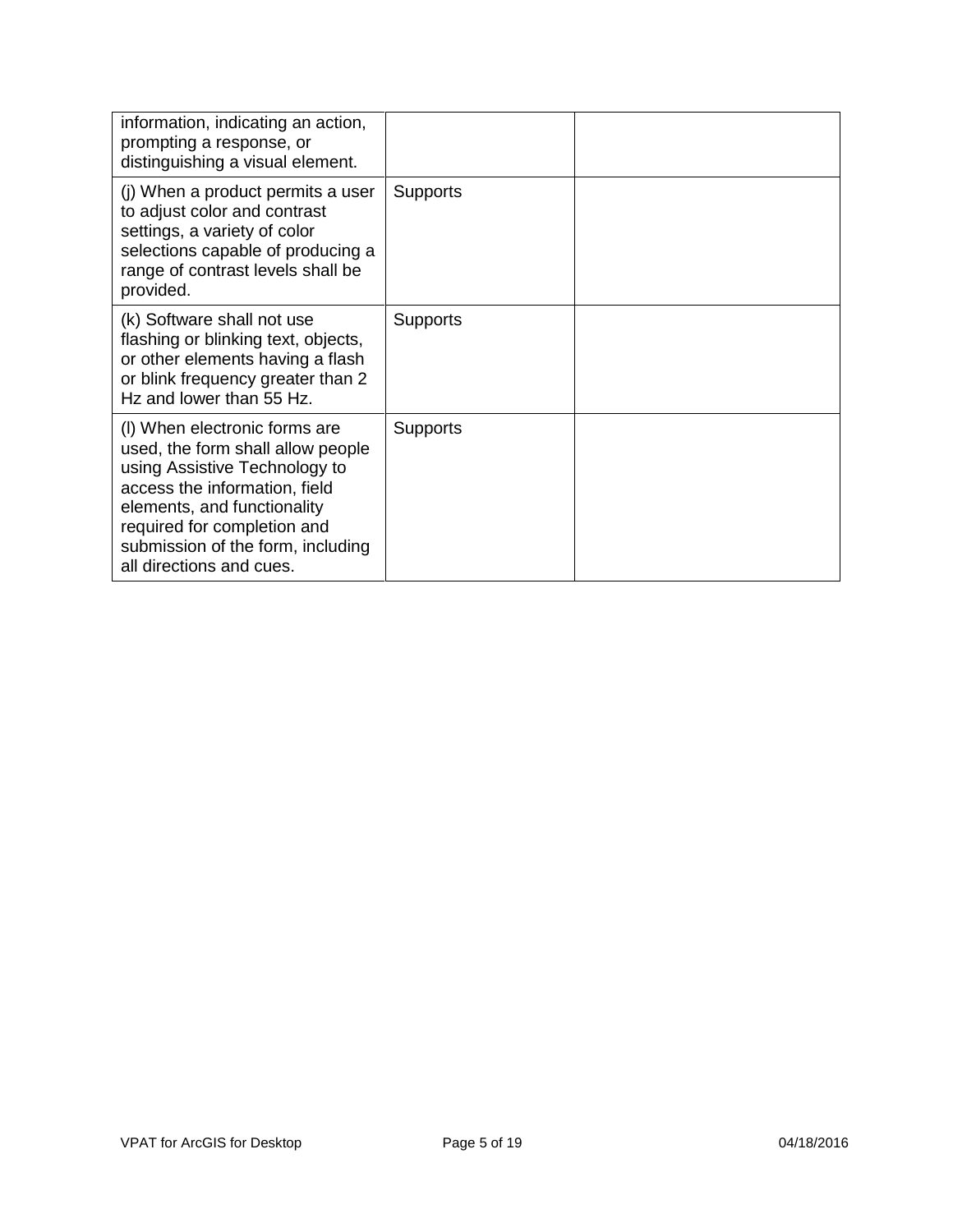| <b>Criteria</b>                                                                                                                                                              | <b>Supporting Features</b> | <b>Remarks and Explanations</b> |
|------------------------------------------------------------------------------------------------------------------------------------------------------------------------------|----------------------------|---------------------------------|
| (a) A text equivalent for every<br>non-text element shall be<br>provided (e.g., via "alt",<br>"longdesc", or in element<br>content).                                         | Not Applicable             |                                 |
| (b) Equivalent alternatives for any<br>multimedia presentation shall be<br>synchronized with the<br>presentation.                                                            | Not Applicable             |                                 |
| (c) Web pages shall be designed<br>so that all information conveyed<br>with color is also available<br>without color, for example from<br>context or markup.                 | Not Applicable             |                                 |
| (d) Documents shall be<br>organized so they are readable<br>without requiring an associated<br>style sheet.                                                                  | Not Applicable             |                                 |
| (e) Redundant text links shall be<br>provided for each active region of<br>a server-side image map.                                                                          | Not Applicable             |                                 |
| (f) Client-side image maps shall<br>be provided instead of server-<br>side image maps except where<br>the regions cannot be defined<br>with an available geometric<br>shape. | Not Applicable             |                                 |
| (g) Row and column headers<br>shall be identified for data tables.                                                                                                           | Not Applicable             |                                 |
| (h) Markup shall be used to<br>associate data cells and header<br>cells for data tables that have two<br>or more logical levels of row or<br>column headers.                 | Not Applicable             |                                 |
| (i) Frames shall be titled with text<br>that facilitates frame identification<br>and navigation.                                                                             | Not Applicable             |                                 |
| (j) Pages shall be designed to<br>avoid causing the screen to<br>flicker with a frequency greater<br>than 2 Hz and lower than 55 Hz.                                         | Not Applicable             |                                 |

*Section 1194.22 Web-based Internet Information and Applications – Detail*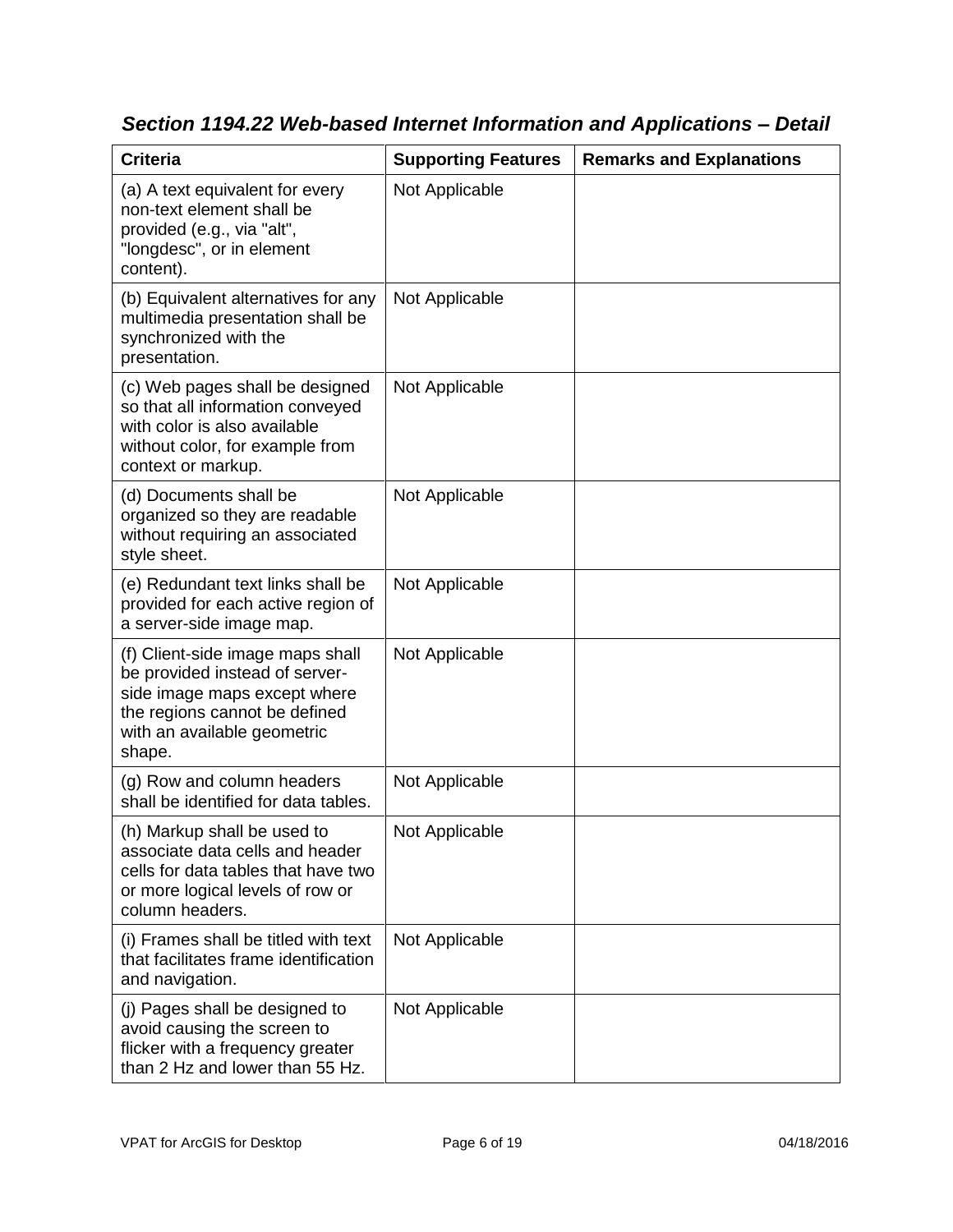| (k) A text-only page, with<br>equivalent information or<br>functionality, shall be provided to<br>make a web site comply with the<br>provisions of this part, when<br>compliance cannot be<br>accomplished in any other way.<br>The content of the text-only page<br>shall be updated whenever the<br>primary page changes. | Not Applicable |  |
|-----------------------------------------------------------------------------------------------------------------------------------------------------------------------------------------------------------------------------------------------------------------------------------------------------------------------------|----------------|--|
| (I) When pages utilize scripting<br>languages to display content, or<br>to create interface elements, the<br>information provided by the script<br>shall be identified with functional<br>text that can be read by Assistive<br>Technology.                                                                                 | Not Applicable |  |
| (m) When a web page requires<br>that an applet, plug-in or other<br>application be present on the<br>client system to interpret page<br>content, the page must provide a<br>link to a plug-in or applet that<br>complies with $§1194.21(a)$<br>through (I).                                                                 | Not Applicable |  |
| (n) When electronic forms are<br>designed to be completed on-<br>line, the form shall allow people<br>using Assistive Technology to<br>access the information, field<br>elements, and functionality<br>required for completion and<br>submission of the form, including<br>all directions and cues.                         | Not Applicable |  |
| (o) A method shall be provided<br>that permits users to skip<br>repetitive navigation links.                                                                                                                                                                                                                                | Not Applicable |  |
| (p) When a timed response is<br>required, the user shall be alerted<br>and given sufficient time to<br>indicate more time is required.                                                                                                                                                                                      | Not Applicable |  |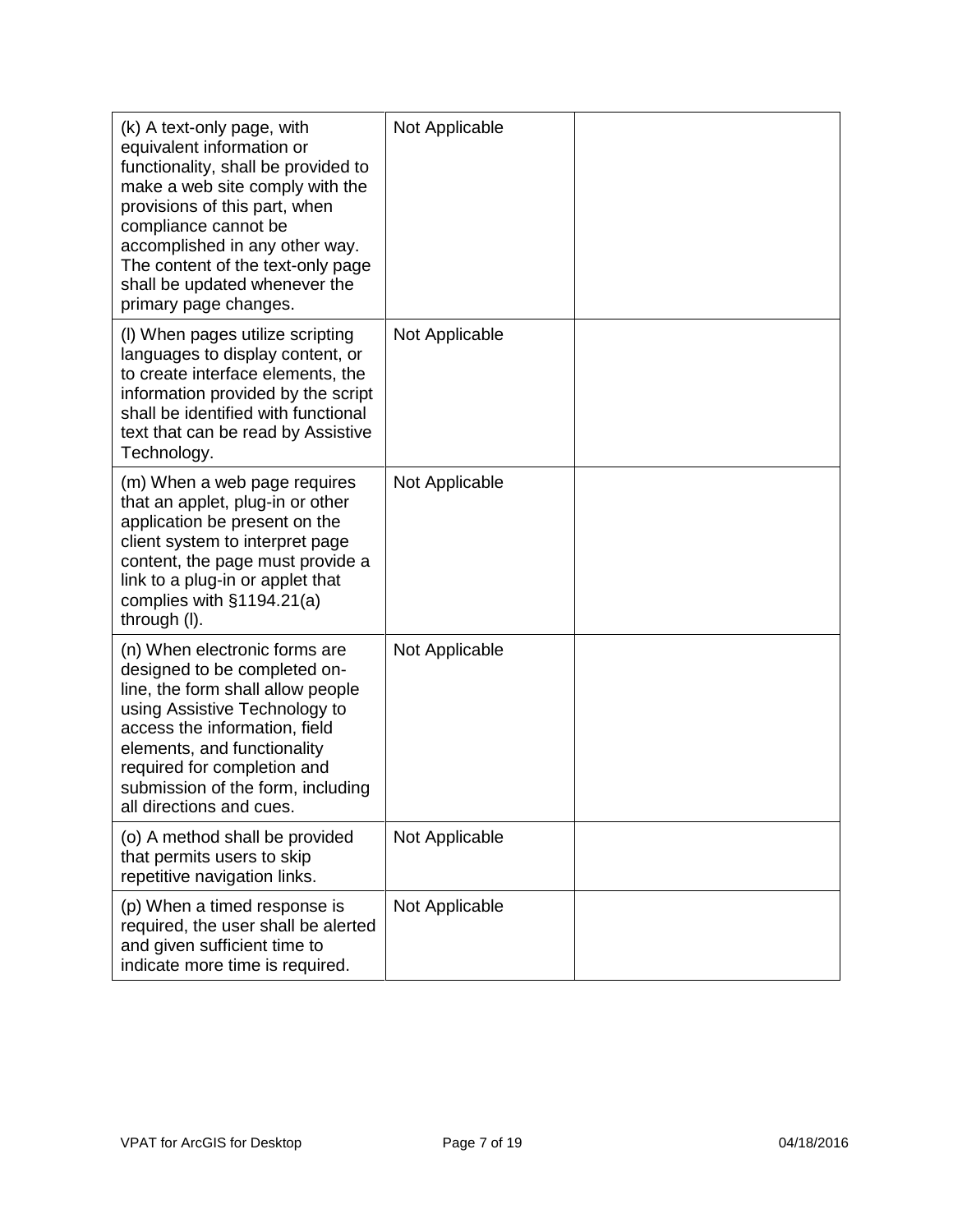| <b>Criteria</b>                                                                                                                                                                                                                                                                                                                                                       | <b>Supporting Features</b> | <b>Remarks and Explanations</b> |
|-----------------------------------------------------------------------------------------------------------------------------------------------------------------------------------------------------------------------------------------------------------------------------------------------------------------------------------------------------------------------|----------------------------|---------------------------------|
| (a) Telecommunications products<br>or systems which provide a<br>function allowing voice<br>communication and which do not<br>themselves provide a TTY<br>functionality shall provide a<br>standard non-acoustic<br>connection point for TTYs.<br>Microphones shall be capable of<br>being turned on and off to allow<br>the user to intermix speech with<br>TTY use. | Not Applicable             |                                 |
| (b) Telecommunications products<br>which include voice<br>communication functionality shall<br>support all commonly used cross-<br>manufacturer non-proprietary<br>standard TTY signal protocols.                                                                                                                                                                     | Not Applicable             |                                 |
| (c) Voice mail, auto-attendant,<br>and interactive voice response<br>telecommunications systems<br>shall be usable by TTY users<br>with their TTYs.                                                                                                                                                                                                                   | Not Applicable             |                                 |
| (d) Voice mail, messaging, auto-<br>attendant, and interactive voice<br>response telecommunications<br>systems that require a response<br>from a user within a time interval,<br>shall give an alert when the time<br>interval is about to run out, and<br>shall provide sufficient time for<br>the user to indicate more time is<br>required.                        | Not Applicable             |                                 |
| (e) Where provided, caller<br>identification and similar<br>telecommunications functions<br>shall also be available for users<br>of TTYs, and for users who<br>cannot see displays.                                                                                                                                                                                   | Not Applicable             |                                 |
| (f) For transmitted voice signals,<br>telecommunications products<br>shall provide a gain adjustable up<br>to a minimum of 20 dB. For<br>incremental volume control, at                                                                                                                                                                                               | Not Applicable             |                                 |

### *Section 1194.23 Telecommunications Products – Detail*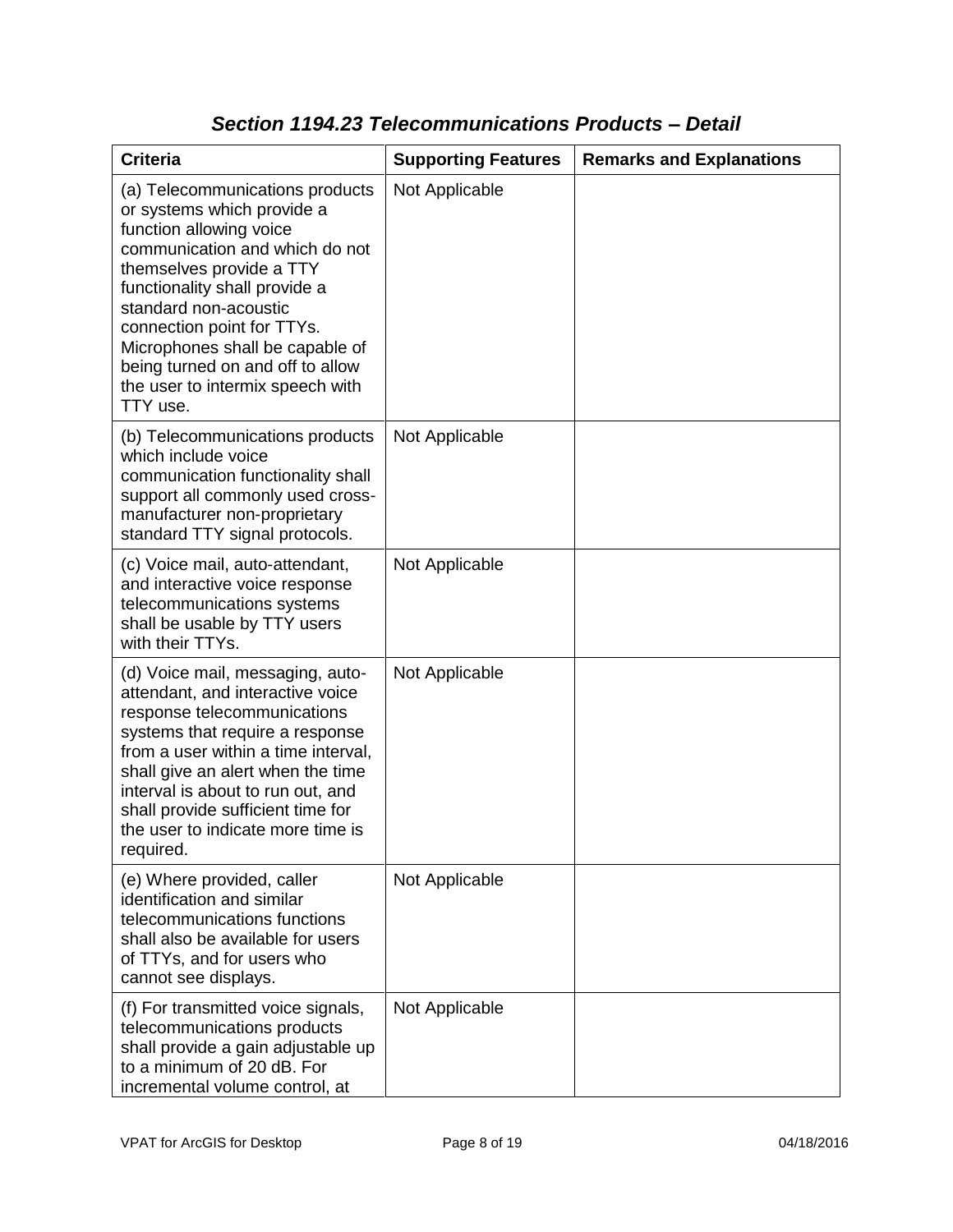| least one intermediate step of 12<br>dB of gain shall be provided.                                                                                                                                                                                                                                                                                                                                                                                                                                                   |                |  |
|----------------------------------------------------------------------------------------------------------------------------------------------------------------------------------------------------------------------------------------------------------------------------------------------------------------------------------------------------------------------------------------------------------------------------------------------------------------------------------------------------------------------|----------------|--|
| (g) If the telecommunications<br>product allows a user to adjust<br>the receive volume, a function<br>shall be provided to automatically<br>reset the volume to the default<br>level after every use.                                                                                                                                                                                                                                                                                                                | Not Applicable |  |
| (h) Where a telecommunications<br>product delivers output by an<br>audio transducer which is<br>normally held up to the ear, a<br>means for effective magnetic<br>wireless coupling to hearing<br>technologies shall be provided.                                                                                                                                                                                                                                                                                    | Not Applicable |  |
| (i) Interference to hearing<br>technologies (including hearing<br>aids, cochlear implants, and<br>assistive listening devices) shall<br>be reduced to the lowest possible<br>level that allows a user of hearing<br>technologies to utilize the<br>telecommunications product.                                                                                                                                                                                                                                       | Not Applicable |  |
| (i) Products that transmit or<br>conduct information or<br>communication, shall pass<br>through cross-manufacturer, non-<br>proprietary, industry-standard<br>codes, translation protocols,<br>formats or other information<br>necessary to provide the<br>information or communication in<br>a usable format. Technologies<br>which use encoding, signal<br>compression, format<br>transformation, or similar<br>techniques shall not remove<br>information needed for access or<br>shall restore it upon delivery. | Not Applicable |  |
| (k)(1) Products which have<br>mechanically operated controls<br>or keys shall comply with the<br>following: Controls and Keys<br>shall be tactilely discernible<br>without activating the controls or<br>keys.                                                                                                                                                                                                                                                                                                       | Not Applicable |  |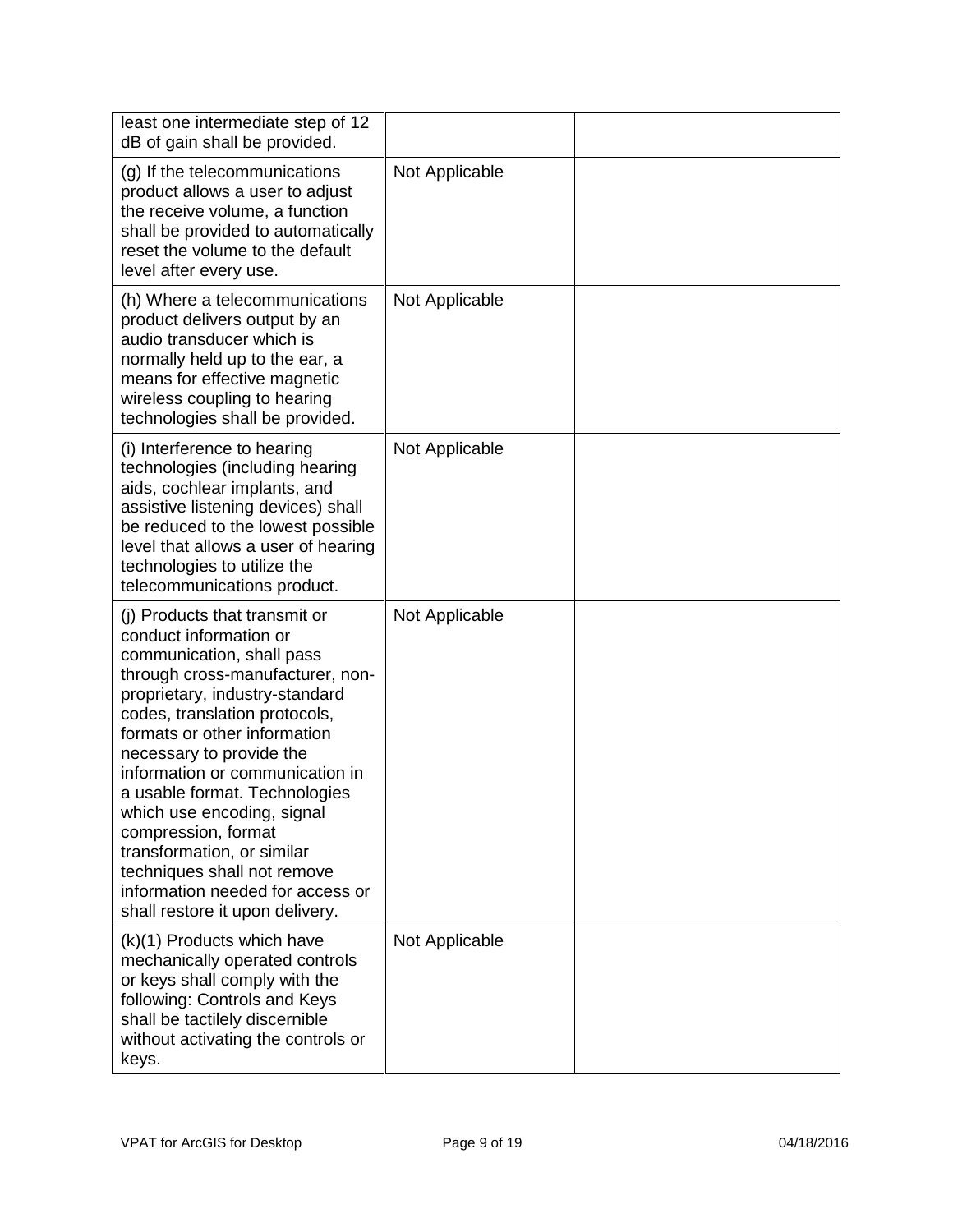| (k)(2) Products which have<br>mechanically operated controls<br>or keys shall comply with the<br>following: Controls and Keys<br>shall be operable with one hand<br>and shall not require tight<br>grasping, pinching, twisting of the<br>wrist. The force required to<br>activate controls and keys shall<br>be 5 lbs. (22.2N) maximum. |                |  |
|------------------------------------------------------------------------------------------------------------------------------------------------------------------------------------------------------------------------------------------------------------------------------------------------------------------------------------------|----------------|--|
| (k)(3) Products which have<br>mechanically operated controls<br>or keys shall comply with the<br>following: If key repeat is<br>supported, the delay before<br>repeat shall be adjustable to at<br>least 2 seconds. Key repeat rate<br>shall be adjustable to 2 seconds<br>per character.                                                | Not Applicable |  |
| $(k)(4)$ Products which have<br>mechanically operated controls<br>or keys shall comply with the<br>following: The status of all locking<br>or toggle controls or keys shall be<br>visually discernible, and<br>discernible either through touch<br>or sound.                                                                             | Not Applicable |  |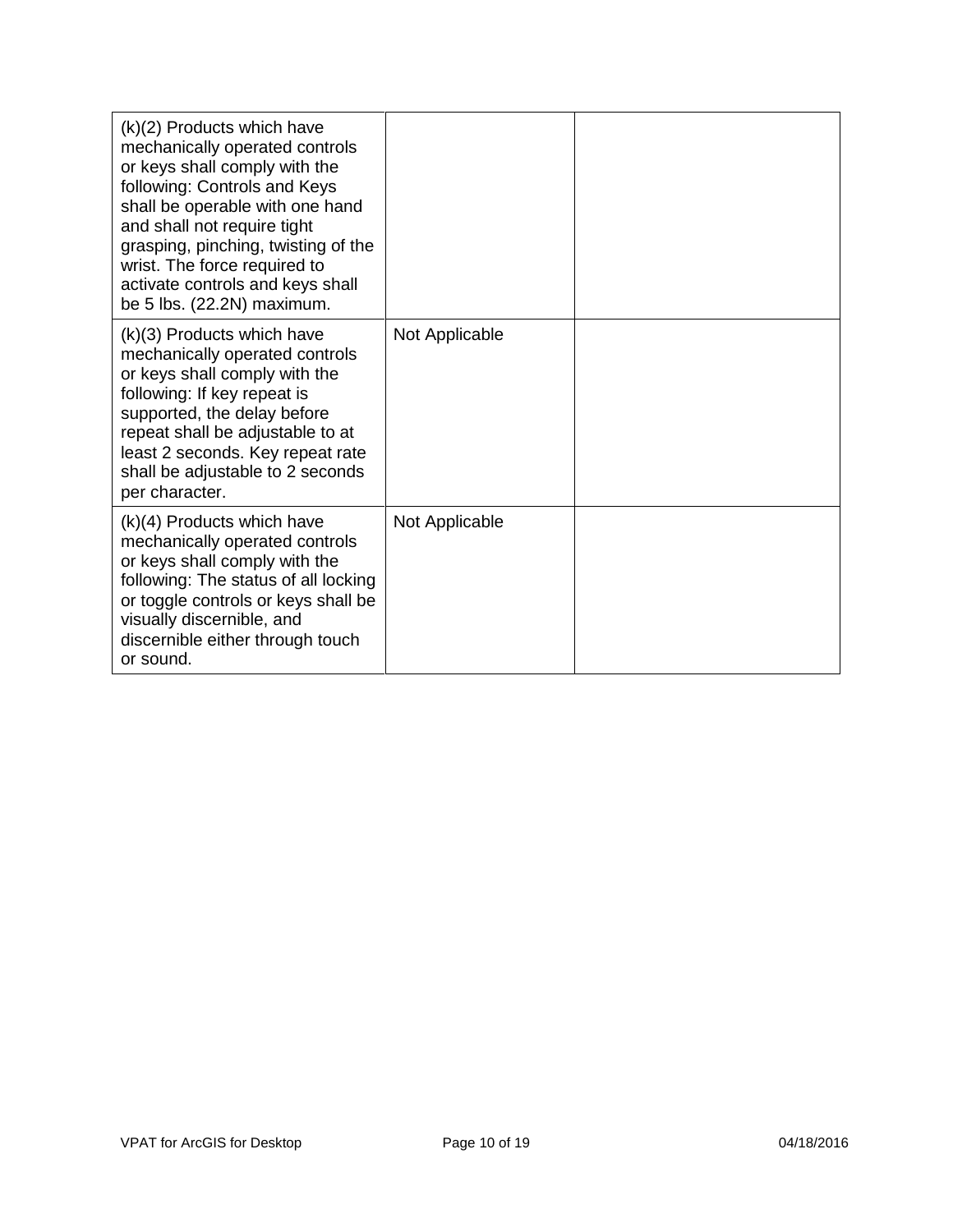| <b>Criteria</b>                                                                                                                                                                                                                                                                                                                                                                                                                                                                                                                                                                                                                                                                                                                                                                                                                                                                                                                                                           | <b>Supporting Features</b> | <b>Remarks and Explanations</b> |
|---------------------------------------------------------------------------------------------------------------------------------------------------------------------------------------------------------------------------------------------------------------------------------------------------------------------------------------------------------------------------------------------------------------------------------------------------------------------------------------------------------------------------------------------------------------------------------------------------------------------------------------------------------------------------------------------------------------------------------------------------------------------------------------------------------------------------------------------------------------------------------------------------------------------------------------------------------------------------|----------------------------|---------------------------------|
| a) All analog television displays<br>13 inches and larger, and<br>computer equipment that<br>includes analog television<br>receiver or display circuitry, shall<br>be equipped with caption<br>decoder circuitry which<br>appropriately receives, decodes,<br>and displays closed captions<br>from broadcast, cable, videotape,<br>and DVD signals. As soon as<br>practicable, but not later than<br>July 1, 2002, widescreen digital<br>television (DTV) displays<br>measuring at least 7.8 inches<br>vertically, DTV sets with<br>conventional displays measuring<br>at least 13 inches vertically, and<br>stand-alone DTV tuners, whether<br>or not they are marketed with<br>display screens, and computer<br>equipment that includes DTV<br>receiver or display circuitry, shall<br>be equipped with caption<br>decoder circuitry which<br>appropriately receives, decodes,<br>and displays closed captions<br>from broadcast, cable, videotape,<br>and DVD signals. | Not Applicable             |                                 |
| (b) Television tuners, including<br>tuner cards for use in computers,<br>shall be equipped with secondary<br>audio program playback circuitry.                                                                                                                                                                                                                                                                                                                                                                                                                                                                                                                                                                                                                                                                                                                                                                                                                            | Not Applicable             |                                 |
| (c) All training and informational<br>video and multimedia productions<br>which support the agency's<br>mission, regardless of format,<br>that contain speech or other<br>audio information necessary for<br>the comprehension of the<br>content, shall be open or closed<br>captioned.                                                                                                                                                                                                                                                                                                                                                                                                                                                                                                                                                                                                                                                                                   | Not Applicable             |                                 |
| (d) All training and informational<br>video and multimedia productions<br>which support the agency's<br>mission, regardless of format,                                                                                                                                                                                                                                                                                                                                                                                                                                                                                                                                                                                                                                                                                                                                                                                                                                    | Not Applicable             |                                 |

### *Section 1194.24 Video and Multi-media Products – Detail*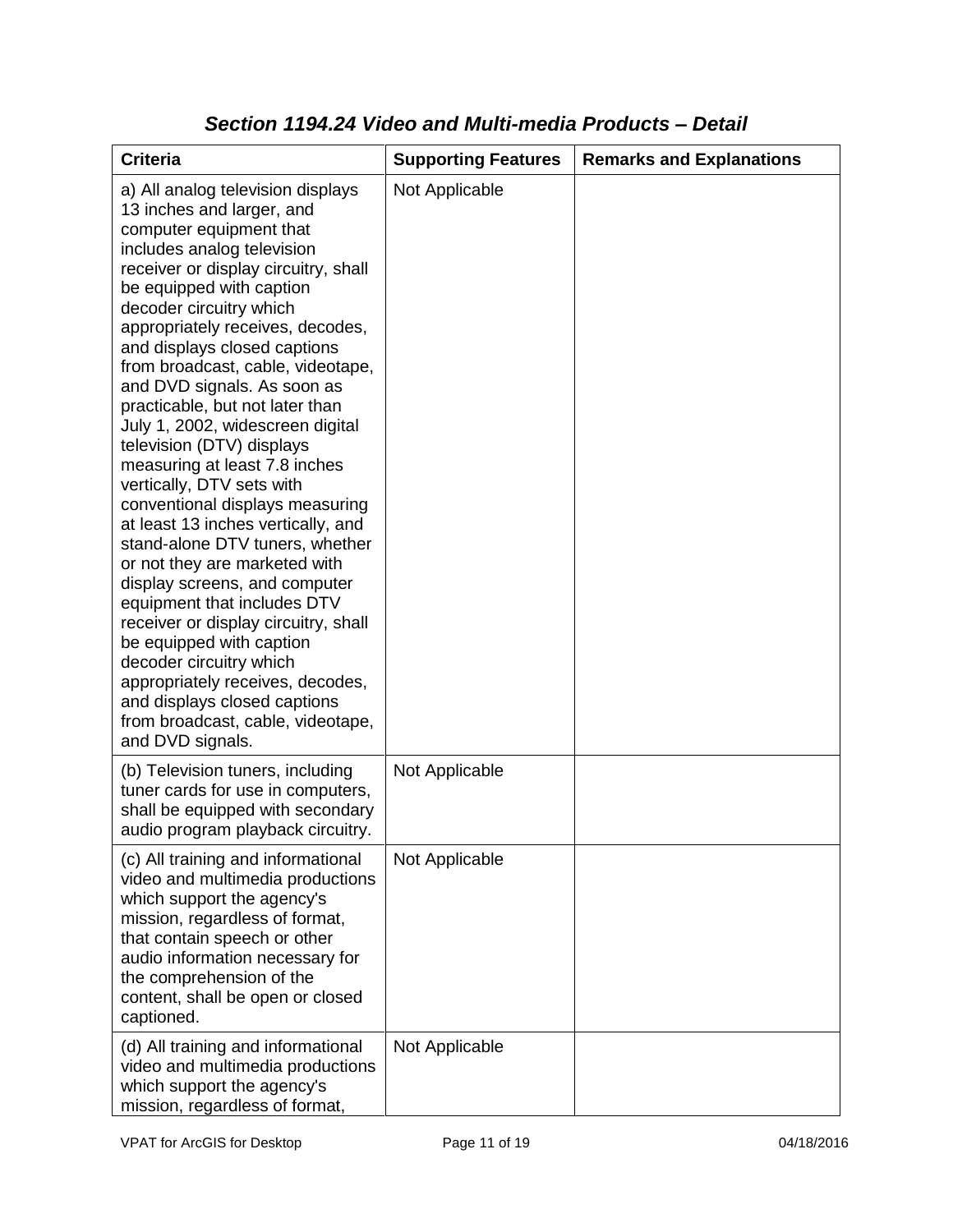| that contain visual information<br>necessary for the comprehension<br>of the content, shall be audio<br>described.                    |                |  |
|---------------------------------------------------------------------------------------------------------------------------------------|----------------|--|
| (e) Display or presentation of<br>alternate text presentation or<br>audio descriptions shall be user-<br>selectable unless permanent. | Not Applicable |  |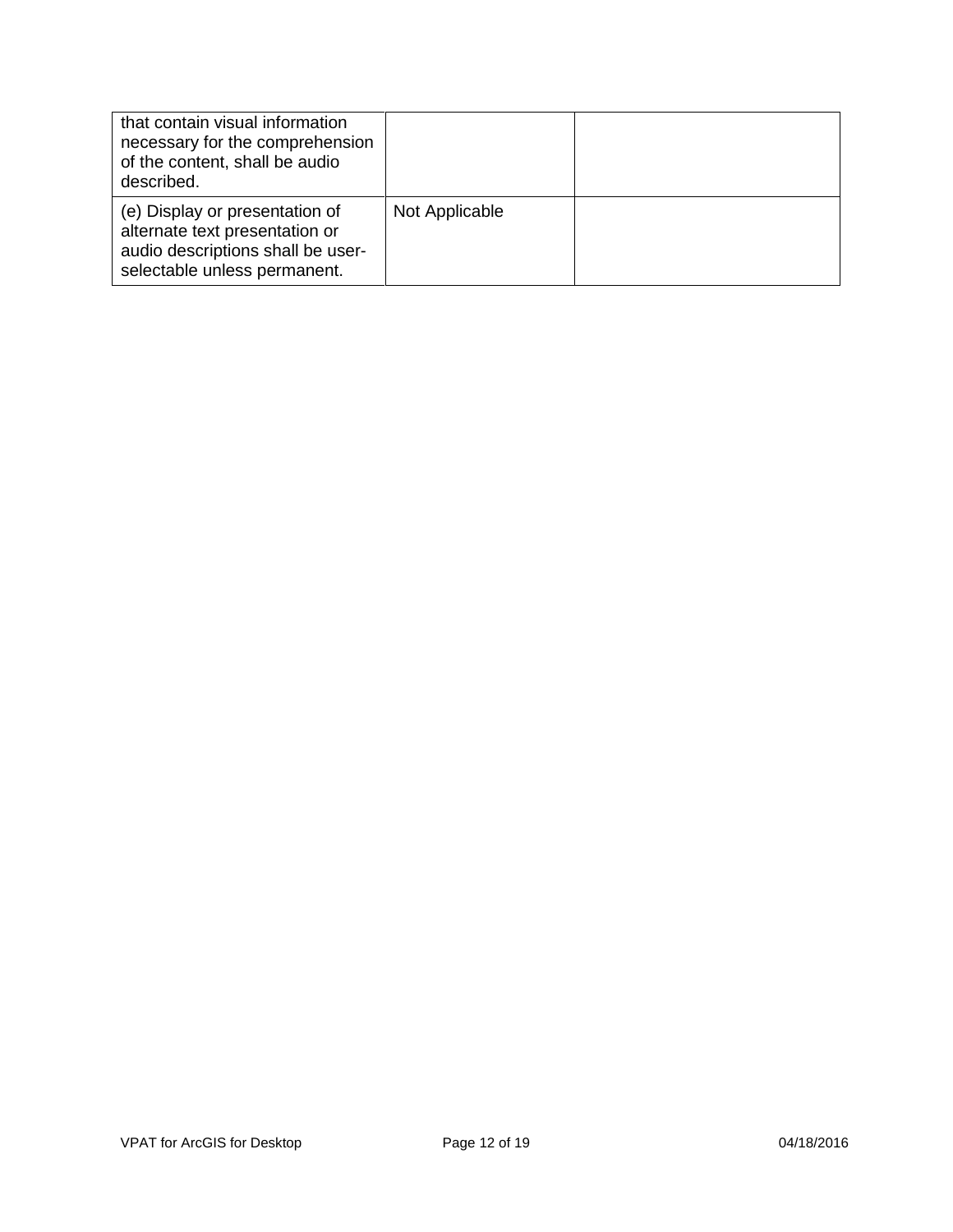### *Section 1194.25 Self-Contained, Closed Products – Detail*

| <b>Criteria</b>                                                                                                                                                                                                                                                                                                                                                                   | <b>Supporting Features</b> | <b>Remarks and Explanations</b> |
|-----------------------------------------------------------------------------------------------------------------------------------------------------------------------------------------------------------------------------------------------------------------------------------------------------------------------------------------------------------------------------------|----------------------------|---------------------------------|
| (a) Self contained products shall<br>be usable by people with<br>disabilities without requiring an<br>end-user to attach Assistive<br>Technology to the product.<br>Personal headsets for private<br>listening are not Assistive<br>Technology.                                                                                                                                   | Not Applicable             |                                 |
| (b) When a timed response is<br>required, the user shall be alerted<br>and given sufficient time to<br>indicate more time is required.                                                                                                                                                                                                                                            | Not Applicable             |                                 |
| (c) Where a product utilizes<br>touchscreens or contact-sensitive<br>controls, an input method shall<br>be provided that complies with<br>§1194.23 (k) (1) through (4).                                                                                                                                                                                                           | Not Applicable             |                                 |
| (d) When biometric forms of user<br>identification or control are used,<br>an alternative form of<br>identification or activation, which<br>does not require the user to<br>possess particular biological<br>characteristics, shall also be<br>provided.                                                                                                                          | Not Applicable             |                                 |
| (e) When products provide<br>auditory output, the audio signal<br>shall be provided at a standard<br>signal level through an industry<br>standard connector that will allow<br>for private listening. The product<br>must provide the ability to<br>interrupt, pause, and restart the<br>audio at any time.                                                                       | Not Applicable             |                                 |
| (f) When products deliver voice<br>output in a public area,<br>incremental volume control shall<br>be provided with output<br>amplification up to a level of at<br>least 65 dB. Where the ambient<br>noise level of the environment is<br>above 45 dB, a volume gain of at<br>least 20 dB above the ambient<br>level shall be user selectable. A<br>function shall be provided to | Not Applicable             |                                 |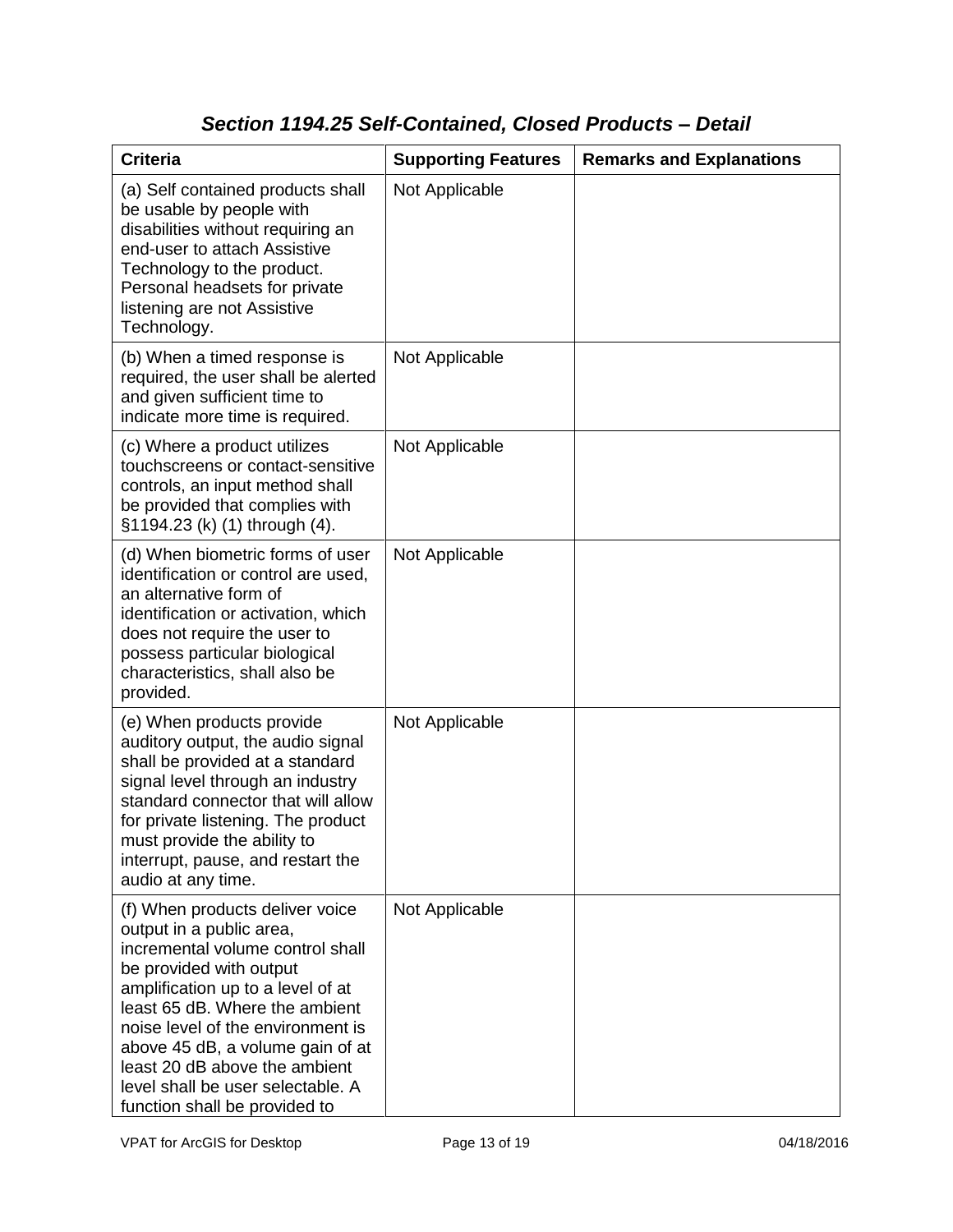| automatically reset the volume to<br>the default level after every use.                                                                                                                                                                                                                                                                                                                                                                                                                                                                                                           |                |  |
|-----------------------------------------------------------------------------------------------------------------------------------------------------------------------------------------------------------------------------------------------------------------------------------------------------------------------------------------------------------------------------------------------------------------------------------------------------------------------------------------------------------------------------------------------------------------------------------|----------------|--|
| (g) Color coding shall not be<br>used as the only means of<br>conveying information, indicating<br>an action, prompting a response,<br>or distinguishing a visual<br>element.                                                                                                                                                                                                                                                                                                                                                                                                     | Not Applicable |  |
| (h) When a product permits a<br>user to adjust color and contrast<br>settings, a range of color<br>selections capable of producing a<br>variety of contrast levels shall be<br>provided.                                                                                                                                                                                                                                                                                                                                                                                          | Not Applicable |  |
| (i) Products shall be designed to<br>avoid causing the screen to<br>flicker with a frequency greater<br>than 2 Hz and lower than 55 Hz.                                                                                                                                                                                                                                                                                                                                                                                                                                           | Not Applicable |  |
| (j) (1) Products which are<br>freestanding, non-portable, and<br>intended to be used in one<br>location and which have operable<br>controls shall comply with the<br>following: The position of any<br>operable control shall be<br>determined with respect to a<br>vertical plane, which is 48 inches<br>in length, centered on the<br>operable control, and at the<br>maximum protrusion of the<br>product within the 48 inch length<br>on products which are<br>freestanding, non-portable, and<br>intended to be used in one<br>location and which have operable<br>controls. | Not Applicable |  |
| $(j)(2)$ Products which are<br>freestanding, non-portable, and<br>intended to be used in one<br>location and which have operable<br>controls shall comply with the<br>following: Where any operable<br>control is 10 inches or less<br>behind the reference plane, the<br>height shall be 54 inches<br>maximum and 15 inches<br>minimum above the floor.                                                                                                                                                                                                                          | Not Applicable |  |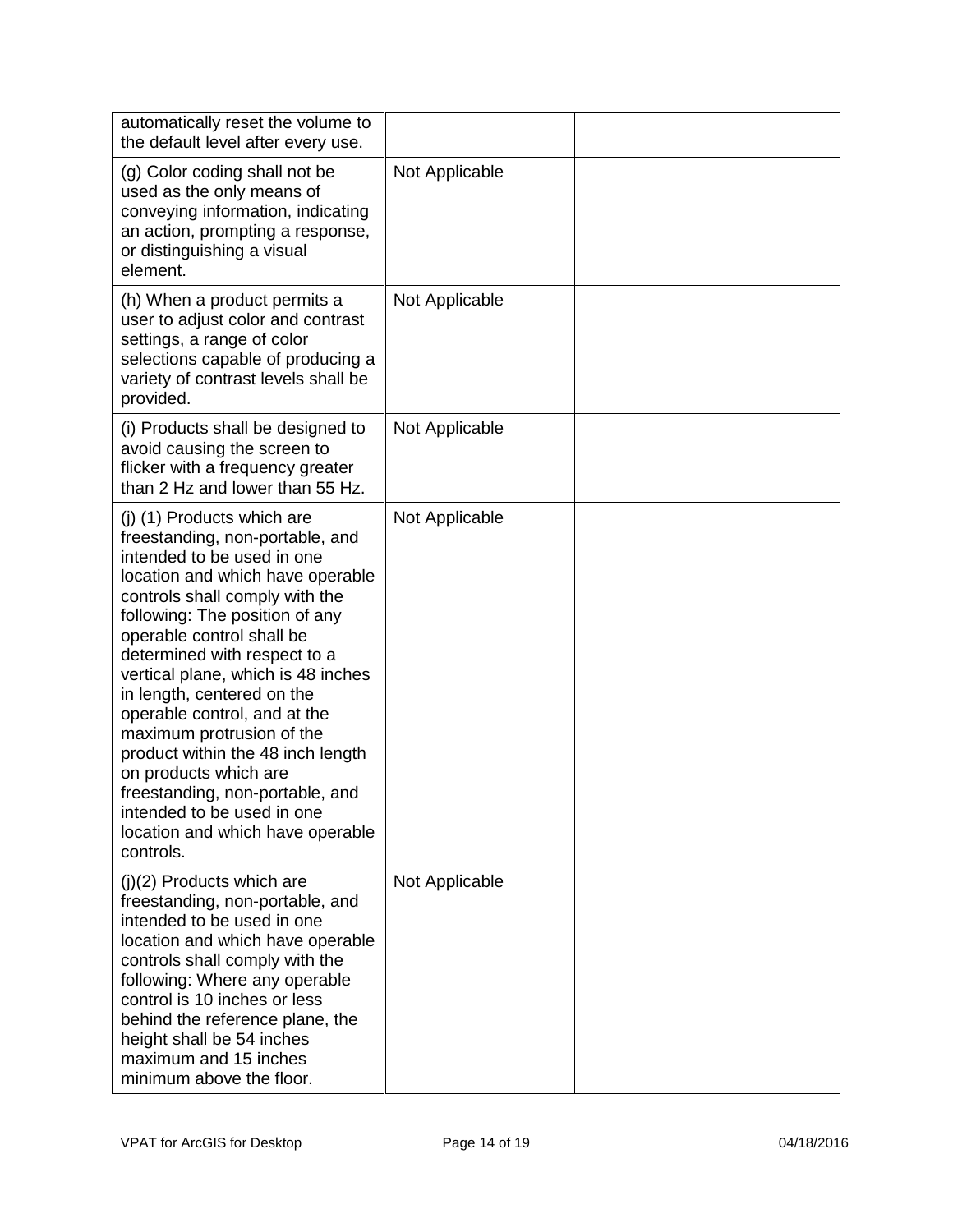| $(i)(3)$ Products which are<br>freestanding, non-portable, and<br>intended to be used in one<br>location and which have operable<br>controls shall comply with the<br>following: Where any operable<br>control is more than 10 inches<br>and not more than 24 inches<br>behind the reference plane, the<br>height shall be 46 inches<br>maximum and 15 inches<br>minimum above the floor. | Not Applicable |  |
|-------------------------------------------------------------------------------------------------------------------------------------------------------------------------------------------------------------------------------------------------------------------------------------------------------------------------------------------------------------------------------------------|----------------|--|
| $(i)(4)$ Products which are<br>freestanding, non-portable, and<br>intended to be used in one<br>location and which have operable<br>controls shall comply with the<br>following: Operable controls shall<br>not be more than 24 inches<br>behind the reference plane.                                                                                                                     | Not Applicable |  |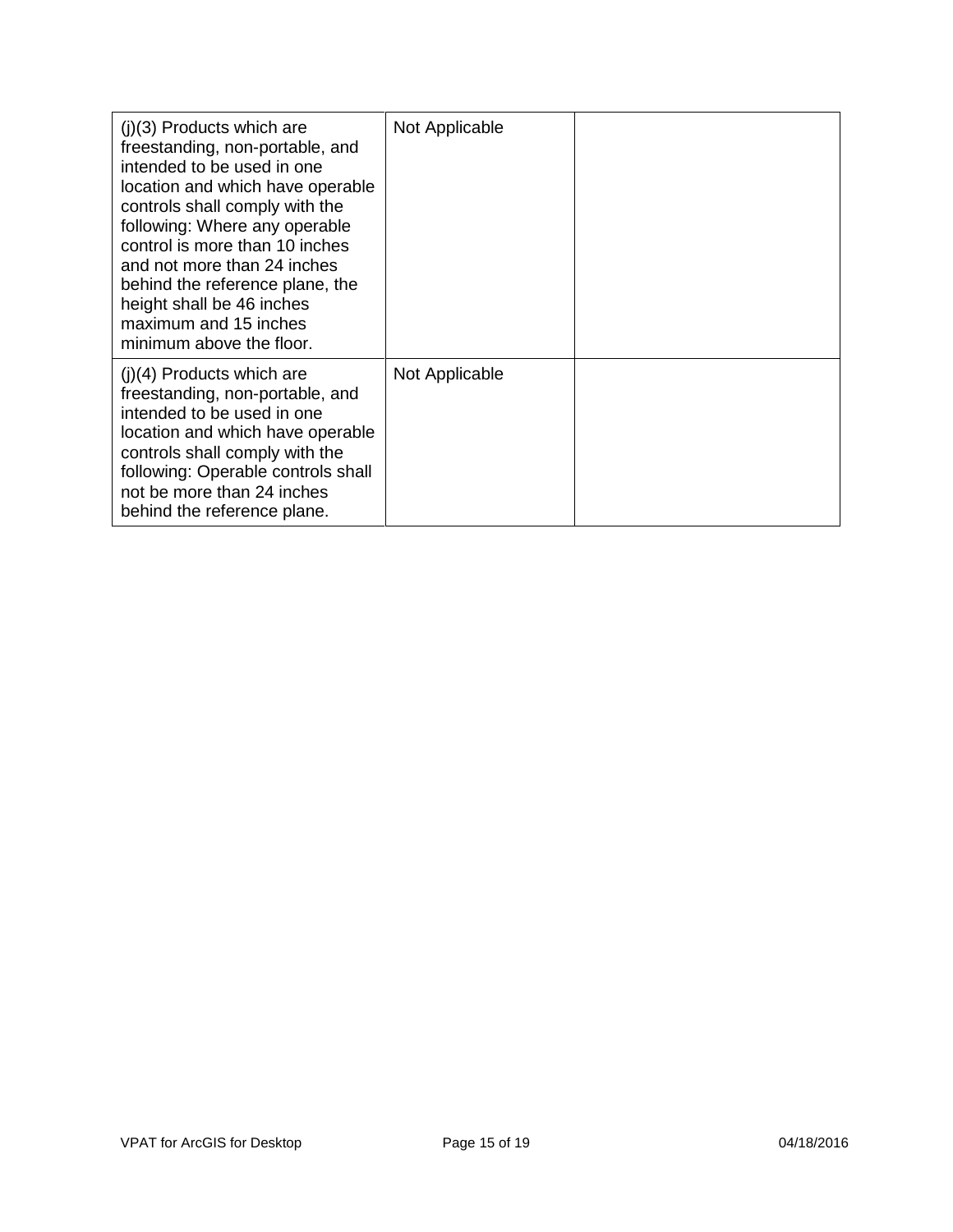| <b>Criteria</b>                                                                                                                                                                                                                                          | <b>Supporting Features</b> | <b>Remarks and Explanations</b> |
|----------------------------------------------------------------------------------------------------------------------------------------------------------------------------------------------------------------------------------------------------------|----------------------------|---------------------------------|
| (a) All mechanically operated<br>controls and keys shall comply<br>with §1194.23 (k) (1) through (4).                                                                                                                                                    | Not Applicable             |                                 |
| (b) If a product utilizes<br>touchscreens or touch-operated<br>controls, an input method shall<br>be provided that complies with<br>§1194.23 (k) (1) through (4).                                                                                        | Not Applicable             |                                 |
| (c) When biometric forms of user<br>identification or control are used,<br>an alternative form of<br>identification or activation, which<br>does not require the user to<br>possess particular biological<br>characteristics, shall also be<br>provided. | Not Applicable             |                                 |
| (d) Where provided, at least one<br>of each type of expansion slots,<br>ports and connectors shall<br>comply with publicly available<br>industry standards.                                                                                              | Not Applicable             |                                 |

# *Section 1194.26 Desktop and Portable Computers – Detail*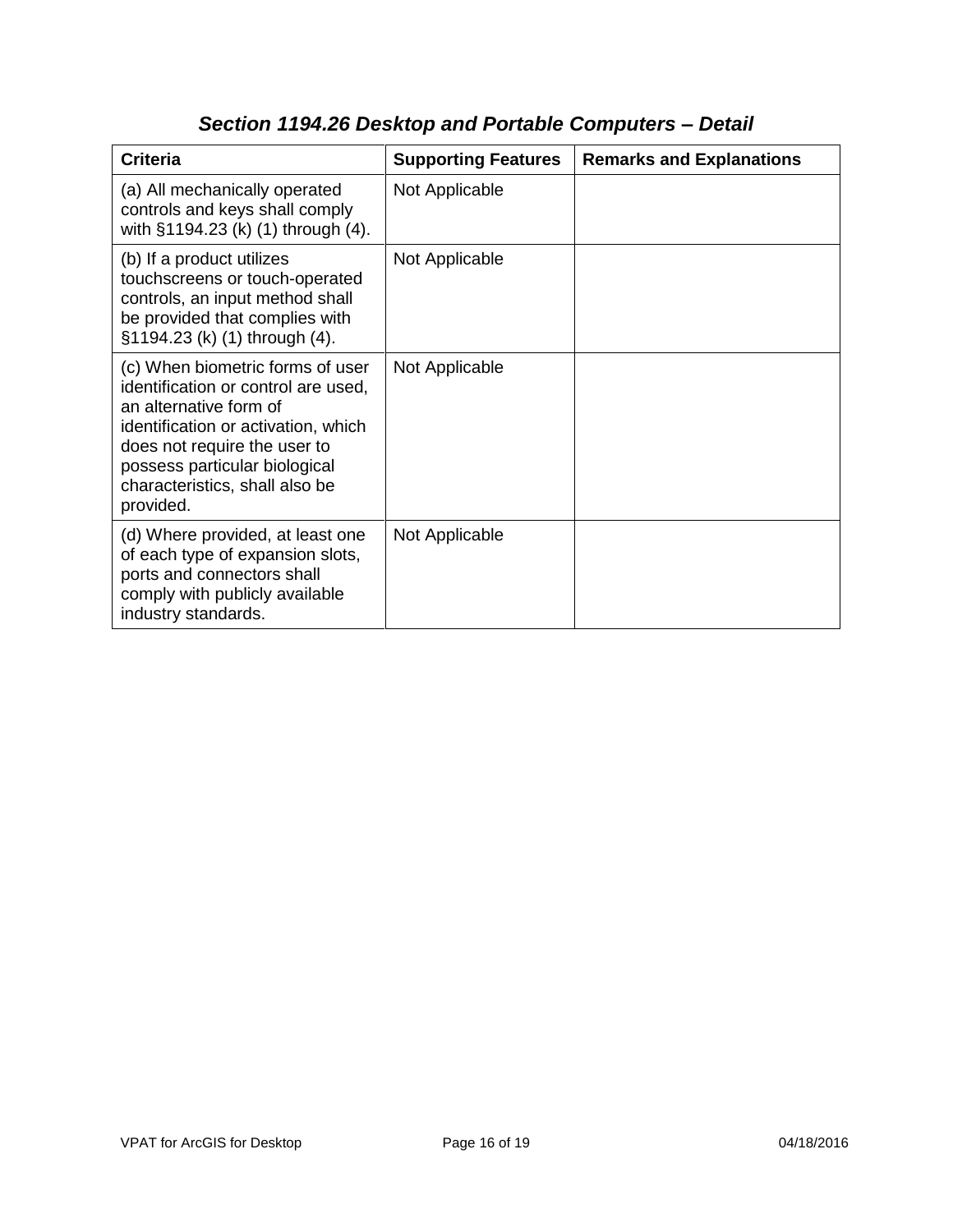| <b>Criteria</b>                                                                                                                                                                                                                                                                                                                        | <b>Supporting Features</b>                                           | <b>Remarks and Explanations</b>                                                                                                                                                                                                                                   |
|----------------------------------------------------------------------------------------------------------------------------------------------------------------------------------------------------------------------------------------------------------------------------------------------------------------------------------------|----------------------------------------------------------------------|-------------------------------------------------------------------------------------------------------------------------------------------------------------------------------------------------------------------------------------------------------------------|
| (a) At least one mode of<br>operation and information<br>retrieval that does not require<br>user vision shall be provided, or<br>support for Assistive Technology<br>used by people who are blind or<br>visually impaired shall be<br>provided.                                                                                        | Supports when<br>combined with<br>compatible Assistive<br>Technology | ArcGIS for Desktop may be<br>used with Assistive Technology,<br>however, some aspects of a<br>geographic information system<br>(GIS) or a digital map are<br>inherently visual/graphical and<br>cannot be adequately<br>represented with Assistive<br>Technology. |
| (b) At least one mode of<br>operation and information<br>retrieval that does not require<br>visual acuity greater than 20/70<br>shall be provided in audio and<br>enlarged print output working<br>together or independently, or<br>support for Assistive Technology<br>used by people who are visually<br>impaired shall be provided. | Supports when<br>combined with<br>compatible Assistive<br>Technology | ArcGIS for Desktop may be<br>used with Assistive Technology,<br>however, some aspects of a<br>geographic information system<br>(GIS) or a digital map are<br>inherently visual/graphical and<br>cannot be adequately<br>represented with Assistive<br>Technology. |
| (c) At least one mode of<br>operation and information<br>retrieval that does not require<br>user hearing shall be provided, or<br>support for Assistive Technology<br>used by people who are deaf or<br>hard of hearing shall be provided.                                                                                             | <b>Supports</b>                                                      | There is no reliance on hearing<br>to operate.                                                                                                                                                                                                                    |
| (d) Where audio information is<br>important for the use of a<br>product, at least one mode of<br>operation and information<br>retrieval shall be provided in an<br>enhanced auditory fashion, or<br>support for assistive hearing<br>devices shall be provided.                                                                        | Not Applicable                                                       | There is no reliance on hearing<br>to operate.                                                                                                                                                                                                                    |
| (e) At least one mode of<br>operation and information<br>retrieval that does not require<br>user speech shall be provided, or<br>support for Assistive Technology<br>used by people with disabilities<br>shall be provided.                                                                                                            | Supports                                                             | There is no reliance on speech<br>to operate.                                                                                                                                                                                                                     |
| (f) At least one mode of operation<br>and information retrieval that<br>does not require fine motor<br>control or simultaneous actions                                                                                                                                                                                                 | <b>Supports</b>                                                      | Operation and information<br>retrieval is dependent on<br>operating system settings and<br>configurations. The software                                                                                                                                           |

*Section 1194.31 Functional Performance Criteria – Detail*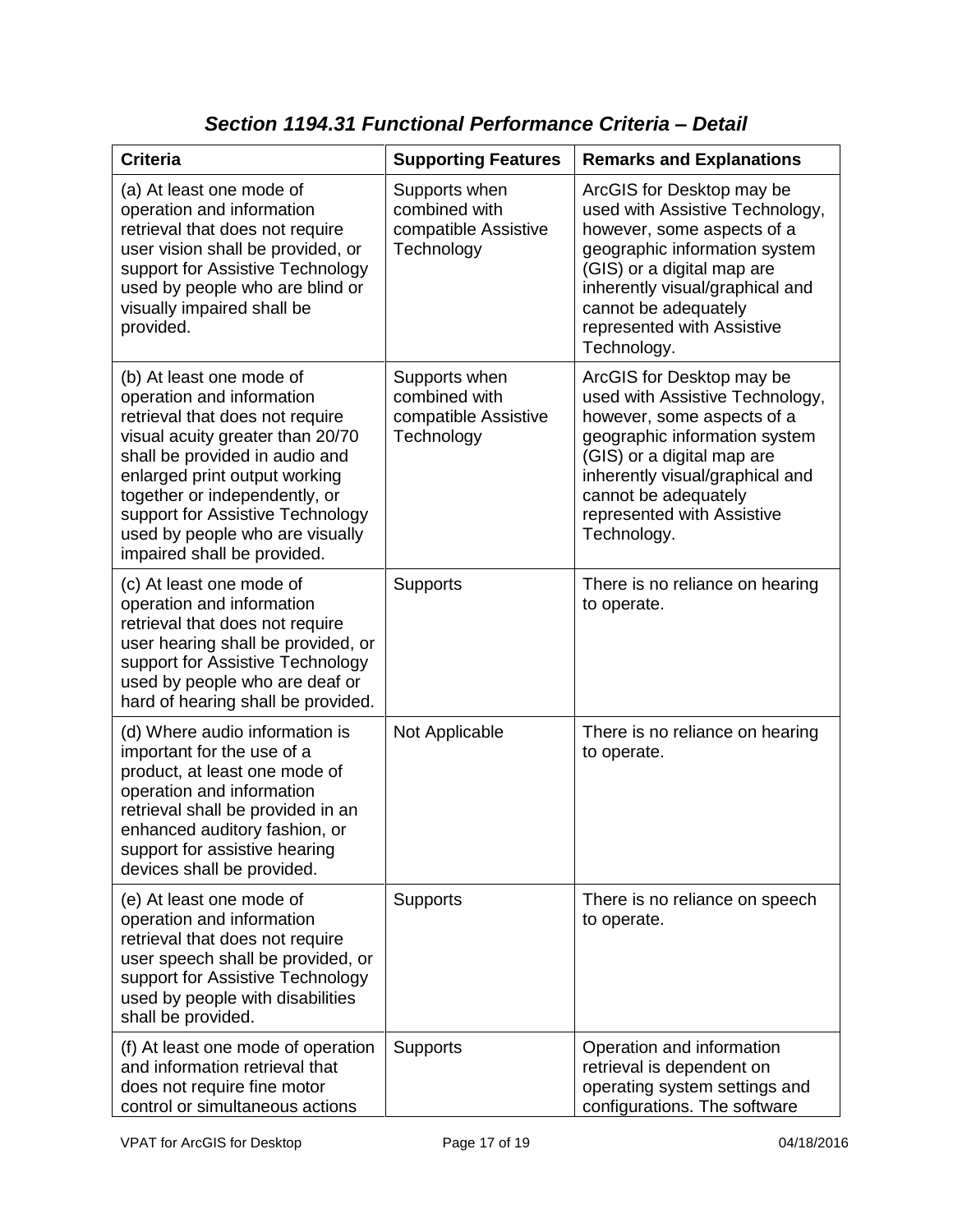| and that is operable with limited | supports operating systems and    |
|-----------------------------------|-----------------------------------|
| reach and strength shall be       | configurations designed to assist |
| provided.                         | users with accessibility.         |